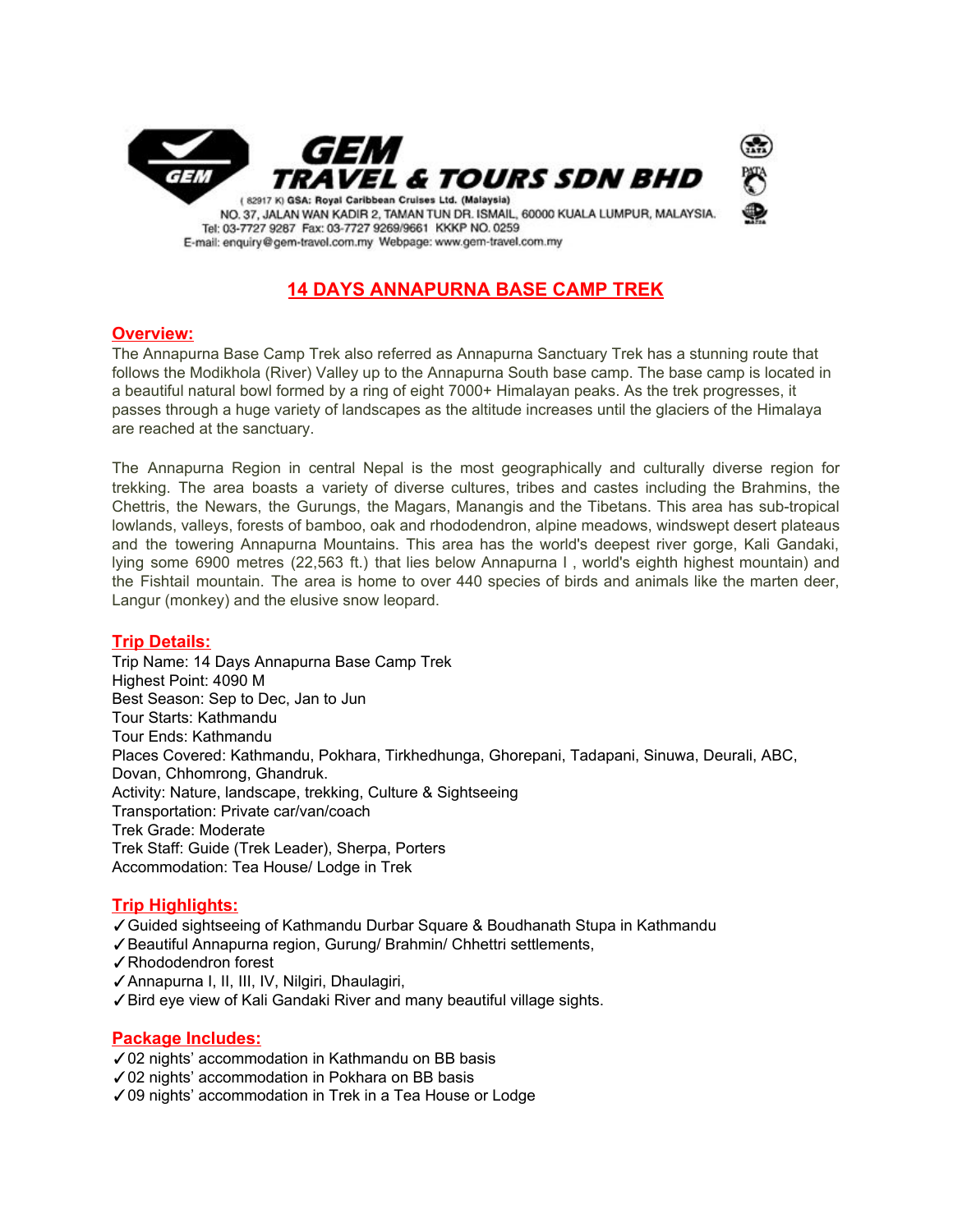- ✓All meals while on trek (Breakfast, Lunch & Dinner)
- ✓Airport Hotel Airport Transfers (Arrival & Departure)
- ✓Half day sightseeing in Kathmandu
- ✓Entrance fees to all sightseeing places and monuments
- ✓English speaking Trek leader/Guide
- ✓Porters to carry your bags (1 porter for 2 guests)
- ✓Sleeping bags
- ✓Food, Accommodation, Salary, Insurance and equipment's for all staffs
- ✓ACAP (Annapurna Conservation Area Permit) Fee
- ✓TIMS (Trekkers Information Management System) Fee
- ✓Farewell dinner (Authentic Nepalese cuisine with cultural show)
- ✓All ground transfers on private air con car/van/coach
- ✓All government, hotel and other taxes

### **Package Excludes:**

International Airfare and taxes Travel Insurance Nepal Entry visa (Visa is obtained in Nepal Airport immigration on arrival. USD 25 per visa for 15 days, USD 40 per visa for 30 days and USD 100 per visa for 90 days. All the visas are multiple entry visas.

Please carry 02 passport sized photograph for the visa.

Lunch and dinner in Kathmandu

All items of personal nature like telephone bills, laundry, drink etc.

Tipping to guide and driver

Any other item that is not mentioned in the price inclusion list.

### **Detail Itinerary:**

#### **Day 01 Kathmandu**

Upon arrival warm welcome to our guest. Proceed for sightseeing to Boudhanath Stupa & Kathmandu Durbar Square **(Both UNESCO World Heritage Site).** Drive to hotel and check in.

#### **Day 02 Kathmandu- Pokhara(B)**

Today we will drive to Pokhara valley which is also known as the "Dreamland of Nepal" due its beautiful landscape, lakes and amazing mountain views. After arriving in Pokhara,check in to the hotel. In the evening we will proceed for boating in Fewa Lake for an hour and free time to explore the lake side area. Guest may also wish to buy some trekking gears such as hats, t-shirt, walking stick, trekking bags etc which is found everywhere in Lake side area.

### **Day 03 Pokhara - Naya Pul 2 hrs drive - Tirkhe Dhunga (1495m) 3 - 4 hrs (B/L/D)**

After breakfast drive to Nayapul then commence our trek to Birethanti, a large and prosperous town beside the Modi River. Head up the main trail to Sudami where we climb gradually up the side of the valley, reaching Hille (1495m) before pushing on to Tirkhe Dhunga. From here the trail crosses a stream and then ascends step stone staircase to the large Magar village at Ulleri (2070m).

### **Day 04 Tirkhedhunga- Ghorepani (2850m) 5hrs trek (B/L/D)**

Today will be a pleasant walking day. We will trek through rhododendron and oak forests and across streams before making a short, final climb to Nangethanti. From Nangethanti we head up to Ghorepani (2850m).

### **Day 05 Ghorepani - Poon Hill (3210m) – Tadapani (2520m) 5 – 6 hrs (B/L/D)**

An early start and an hour hiking to Poon Hill (3195m) leads us to a brilliant spectacle, this vantage point provides an unobstructed view of sunrise over the high Himalayas. After spending about 45 minutes on the hillside, we come back to Ghorepani, have a hot breakfast, and start walking to Tadapani. From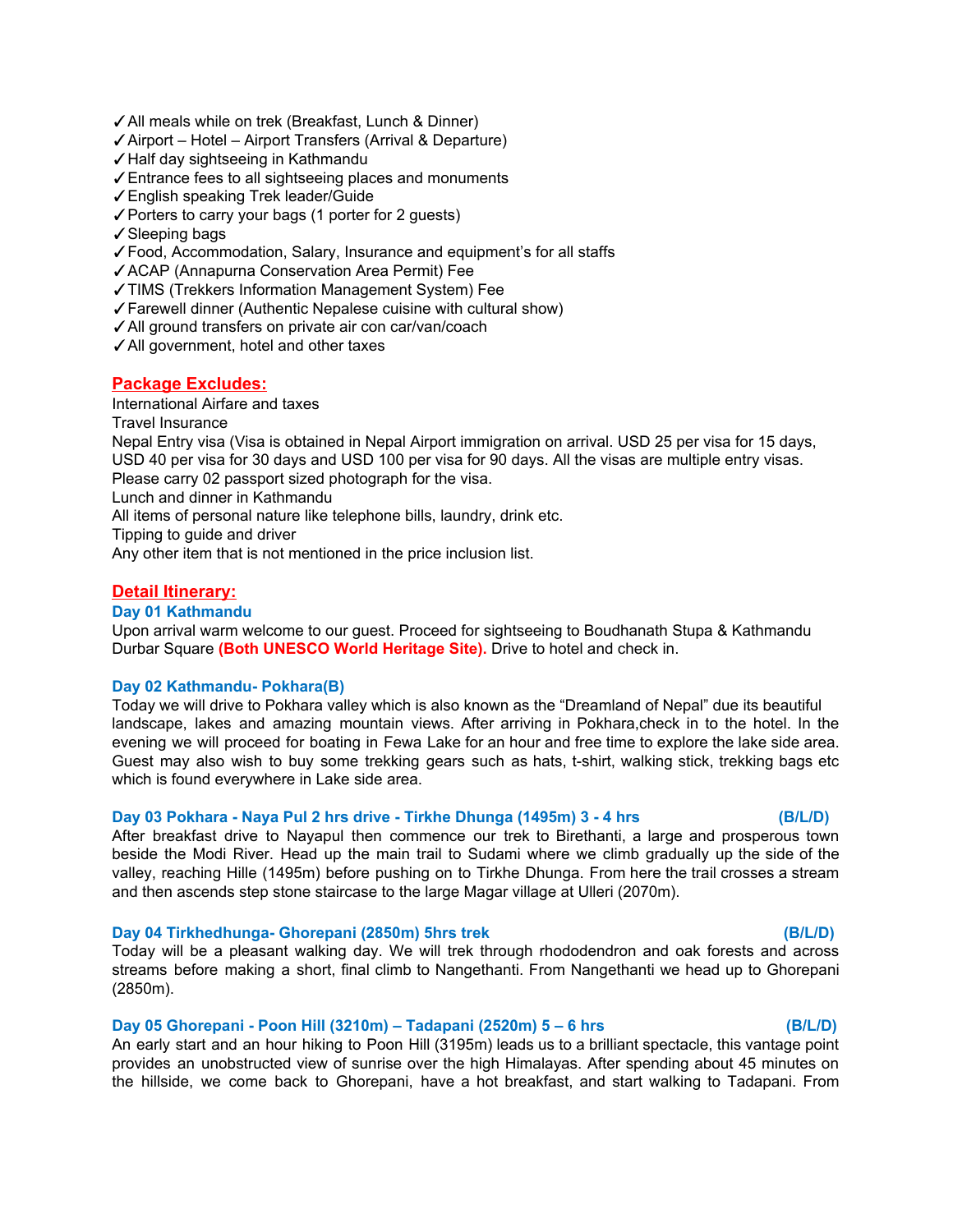Ghorepani the trail climbs along ridges and through pine and rhododendron forests to Deurali (2960m). We descend to reach Banthanti, before winding our way to Tadapani (2540m)

#### **Day 06 Tadapani – Sinuwa (2310m) 6 – 7 hrs (B/L/D)**

Dropping down from Tadapani, the route offers good views of the upper Modi valley. The path then starts the long ascent high above the west bank of the ModiKhola. We pass the village of Chhomrong which lies tucked at the very base of Himal Chuli. From Chhomrong the trail descends until Chhomrong Khola then trail begins a slow climb as we head up to our destination for the day.

#### **Day 07 Sinuwa – Deurali (3150 M) 5 – 6 hrs (B/L/D)**

We will proceed to KuldiGhar about 2.5 to 3 hrs walking. There is a clearing in the forest a little further on, from there the route goes very steeply down a bank of rock and then levels out, running through thickets of bamboo at the bottom of the gorge, keeping always on the west side of the river. We will pass by the pasture of Tomo, and then the very neck of the gorge at pantheon Barah, where there is a small trail and a shrine. The track climbs to Himalaya hotel at the campsite where we will overnight.

### **Day 08 Deurali – Annapurna Base Camp (4090m) 4 – 5 hrs (B/L/D)**

Today we climb on past the Machhapuchhare Base Camp (which isn't really a base camp since climbing the mountain is not permitted) to the Annapurna Base Camp. This area is called the Annapurna Sanctuary since it is totally surrounded by mountains. From here it is a two-hour trek to Annapurna Base camp, which offers spectacular views.

#### **Day 09 Annapurna Base Camp – Dovan (2600m) 5 – 6 hrs B/L/D**

This morning, trek back to Dovan which is located at 2500m and commands beautiful sceneries.

#### **Day 10 Dovan – Chhomrong (2110m) 4 – 5 hrs B/L/D**

Once we have passed Khuldibikas where there is an experimental sheep Farm, the trail continues through rhododendron and bamboo fields.

#### **Day 11 Chhomrong – Ghaundruk (1940 M) 5 – 6 hrs B/L/D**

This is an easy and short day trekking. From Chhomrong the trail descends through forests to GurjungKhola and then the trail ascends slightly until Kimche, we reach Ghandruk about noon. Ghandruk is a village of Gurung people, one of the ethnic groups of Nepal; they have their own dialect, culture, costume, and life style. Ghandruk is one of the famous destinations for trekkers for its beautiful mountain views and easy reach from Pokhara or Kathmandu. Our early arrival means we have the afternoon to visit the Annapurna conservation office, Museum and explore the village.

### **Day 12 Ghaundruk – Nayapul (4 hrs trek), then drive to Pokhara (2 hrs drive) B/L**

After reaching Pokhara check in to hotel and free time to relax in the lake side area.

#### **Day 13 Pokhara – Kathmandu (6 hrs drive) B**

After breakfast drive to Kathmandu, after reach Katmandu check in hotel. Then free in the evening. In the evening, proceed for farewell dinner at an authentic Nepalese restaurant with cultural show.

#### **Day 14 Departure B**

After breakfast, free time until departure to airport for flight back home with your beautiful Himalayan memories.

# **15 Days 14 Nights Annapura Base Camp Trek**

# **\* Tariff is based in RM, per person basis**

| <b>Hotel Category</b> | 4 - 6 Pax | 7 - 9 Pax' | <b>\Sngl Supp.</b> \ |
|-----------------------|-----------|------------|----------------------|
|                       |           |            |                      |